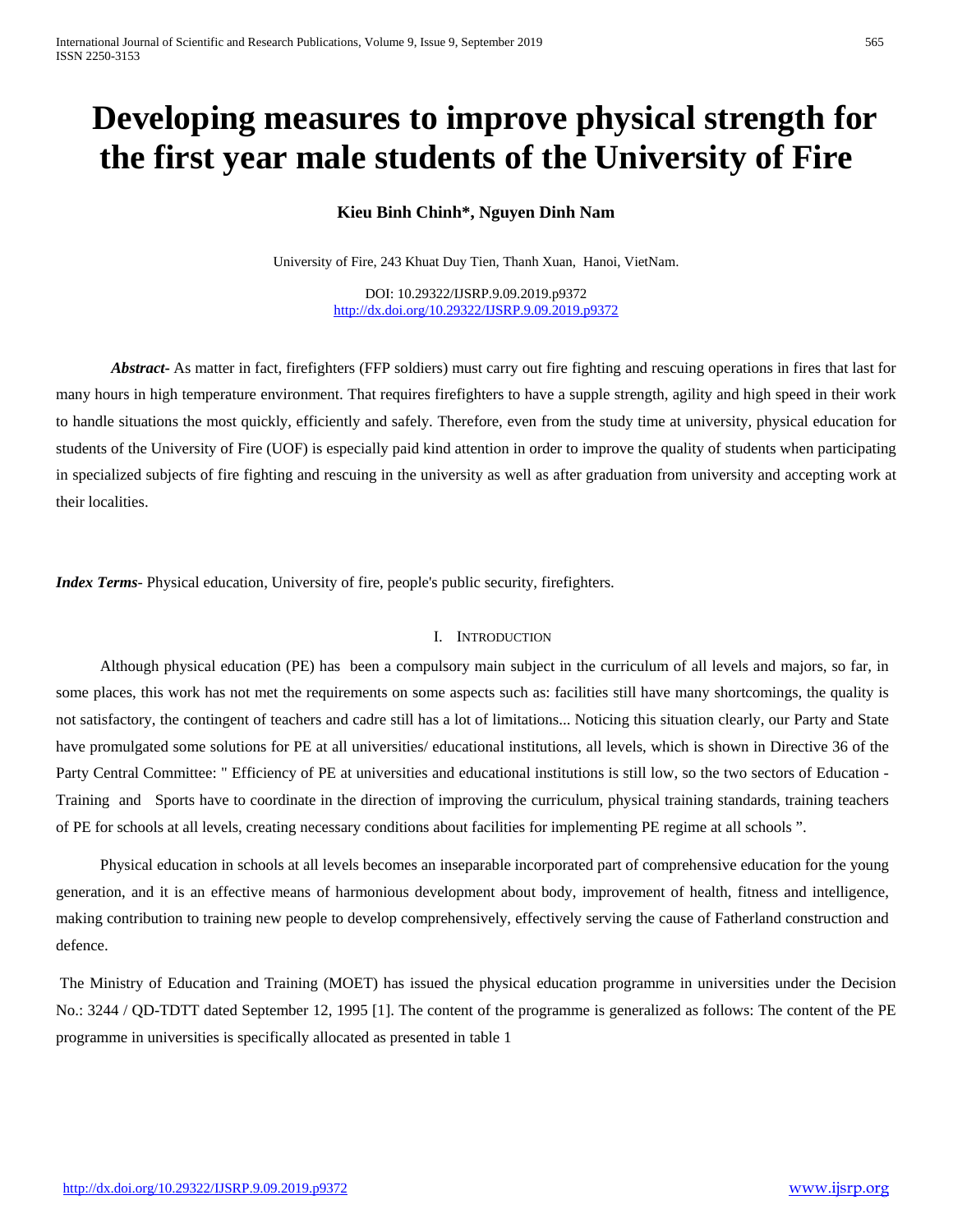| No.   | <b>Content</b>             | <b>Total</b><br>hours | Academic year    |        |     |                  |
|-------|----------------------------|-----------------------|------------------|--------|-----|------------------|
|       |                            |                       | $\boldsymbol{I}$ | $I\!I$ | III | IV               |
| 1.    | Reasoning                  | 14                    | $\,8\,$          | 6      |     |                  |
| 2.    | Practicing                 | 136                   |                  |        |     |                  |
|       | - Exercise                 | 32                    | 16               | 16     |     |                  |
|       | - Athletics                | 48                    | 20               | 16     | 12  |                  |
|       | - Optional subjects        | 56                    | 16               | 22     | 18  |                  |
|       | Sum                        | 150                   | 60               | 60     | 30  | $\boldsymbol{0}$ |
| 3.    | Extracurricular activities | 320                   | 60               | 60     | 100 | 100              |
| Total |                            | 470                   | 120              | 120    | 130 | 100              |

*Table 1*: Content and learning time of PE provided by the MOET

Along with the regular PE class hours, extracurricular sports play an important role in improving health, fitness, educating the will, personality and qualities for learners and students. Extracurricular sports are also a favourable and potential environment to detect and foster sports talents for the nation. In the context of global integration as at present, extracurricular sports has more and more positive meaning in the community aspect, directing the younger generation into healthy sports activities, avoiding from social evils. Therefore, researching extracurricular sports activities in the schools in our country is carried out to become a general development base for the sports movement of the national students is essential.

After more than 10 years of performing university training duties, on December 19th, 2008, the Prime Minister signed the Document No. 1959/ TTg-KG, assigning the University of Fire the task of university qualification training about fire fighting and prevention for non-police subjects and UOF is also the first university of the Ministry of Public Security to implement the training policy according to social needs. Then, on October 27, 2010, the Minister of Education and Training signed the Decision No. 4854/ QD-BGDĐT to assign the task of training master majoring in organizing fire fighting and prevention to the University of Fire. In 2017, the UOF was assigned the task of training the doctoral degree majoring in organization of FFP. This is an important milestone marking the maturity of the UOF in the training of FFP staff [2-6].

For over 40 years of building and development, the contingent of the UOF cadre and teachers have grown in both quantity and quality, meeting the training requirements and tasks in each period.

In order to match the physical development of current students and learners. Ministry of Education and Training issued Decision No. 53/2008 QD - BGD & ĐT, dated September 18, 2008, providing the assessment and classification of the physical fitness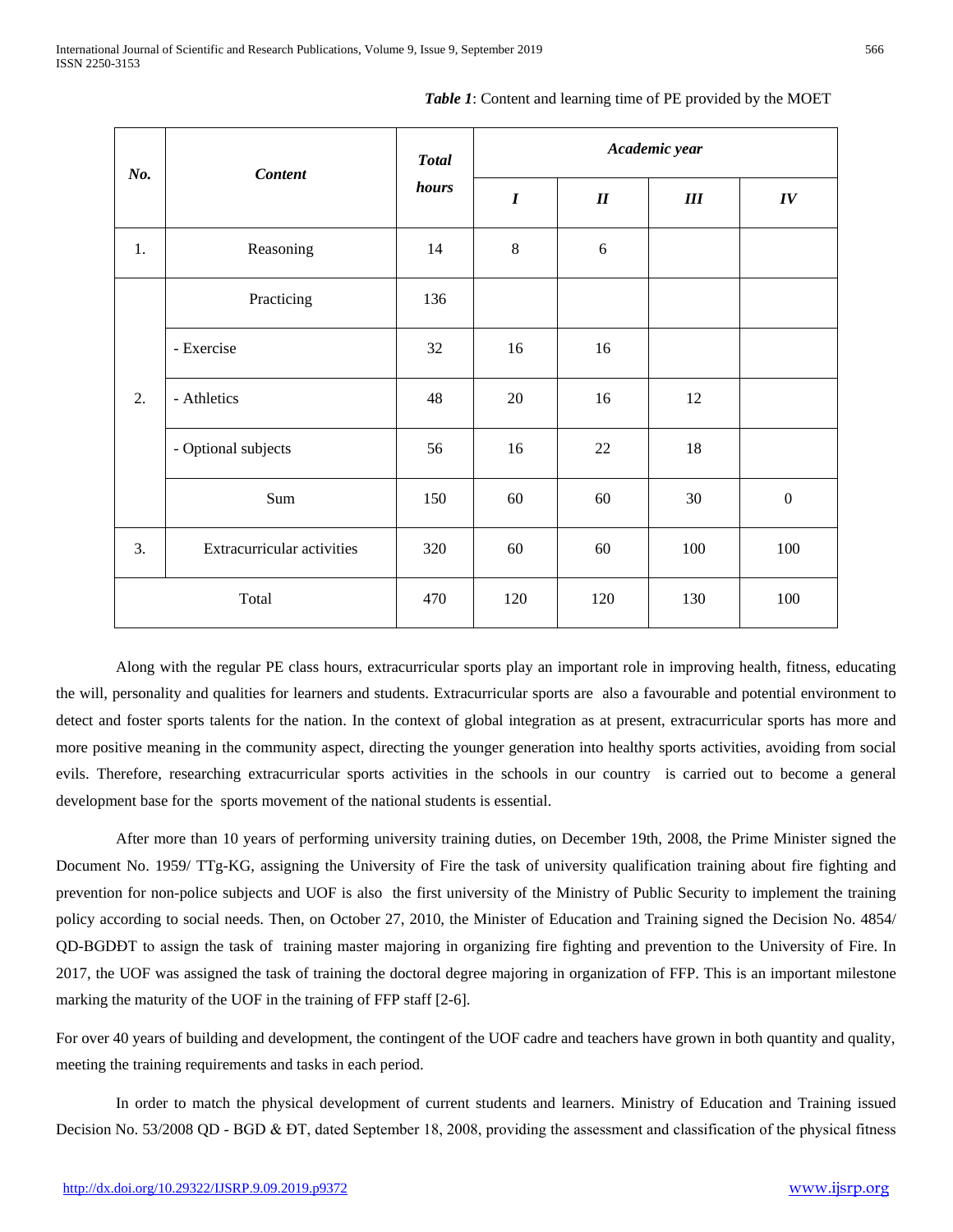of pupils and students (male and female) from 6 to 20 years old. The decision includes 6 contents: Squeezing force of preferred hand (kg); Laying on back and bending belly (times/ 30s); jumping away on the spot (cm); 30-metre running with high start (seconds); optional running according to personal strength for 5 minutes (m); 4 x 10m shuttling running (s). At the end of the academic year, each student is checked and evaluated at least 4/6 contents in which jumping away and optional running according to the strength are compulsory.

### II. RESULTS AND DISCUSSION

For the first year students, among 60 students in the content of jumping away there are 21 students who met the requirement accounted for 35%, in the content of 100-m running there are 23 students who met the requirement accounted for 38.3%, in the content of shrinking hands with single bar, there are 25 students who met the requirement accounted for 41.6%, in the content of the average 1500-m distance running there are 25 students who met the requirement accounted for 41.6%. For the second year students, among 60 students in the content of jumping away there are 25 students who met the requirement accounted for 41.6%, in the content of 100-m running there are 28 students who met the requirement accounted for 46.6%, in the content of shrinking hands with single bar, there are 28 students who met the requirement accounted for 46.6%, in the content of the average 1500-m distance running there are 30 students who met the requirement accounted for 50%.

|       |                                     | D31              | D32              |
|-------|-------------------------------------|------------------|------------------|
| Order | Test content                        | $(n = 60)$       | $(n = 60)$       |
| 1     | Jumping away on the spot            | $228.7 \pm 14.1$ | $231,2 \pm 15,4$ |
| 2     | 100-m distance running              | $15.1 \pm 0.6$   | $15 \pm 0.5$     |
| 3     | Shrinking hand with single bar      | $11,7 \pm 1,9$   | $11,5 \pm 1,8$   |
| 4     | Average 1500-metre distance running | $432.5 \pm 48.7$ | $425.8 \pm 46.9$ |

*Table 2.* Current status of the average value of male students D31, D32

For the first year students, their fitness is still weak, through 4 tests, the number of students, who have achieved the target of the fitness assessment, accounted for only from 35% - 42%. The reason for the weak fitness of the first year male students is that at high school, they only focus on learning cultural subjects while the subjects of PE are not focused properly. For the second year students, their fitness may be better because they are entitled to study PE in the first year and often practice when entering university through extracurricular sports. We found out that the satisfactory level of male sophomore is from 42% to 50%. Through the test and comparing the fitness of first-year and second-year male students, we recognized that the students' fitness is still weak, especially for the first-year students. One of the reasons for the weak fitness is that there are no suitable physical exercises, so it is imperative to choose appropriate exercises to develop physical strength.

## 2.1 Development of agility: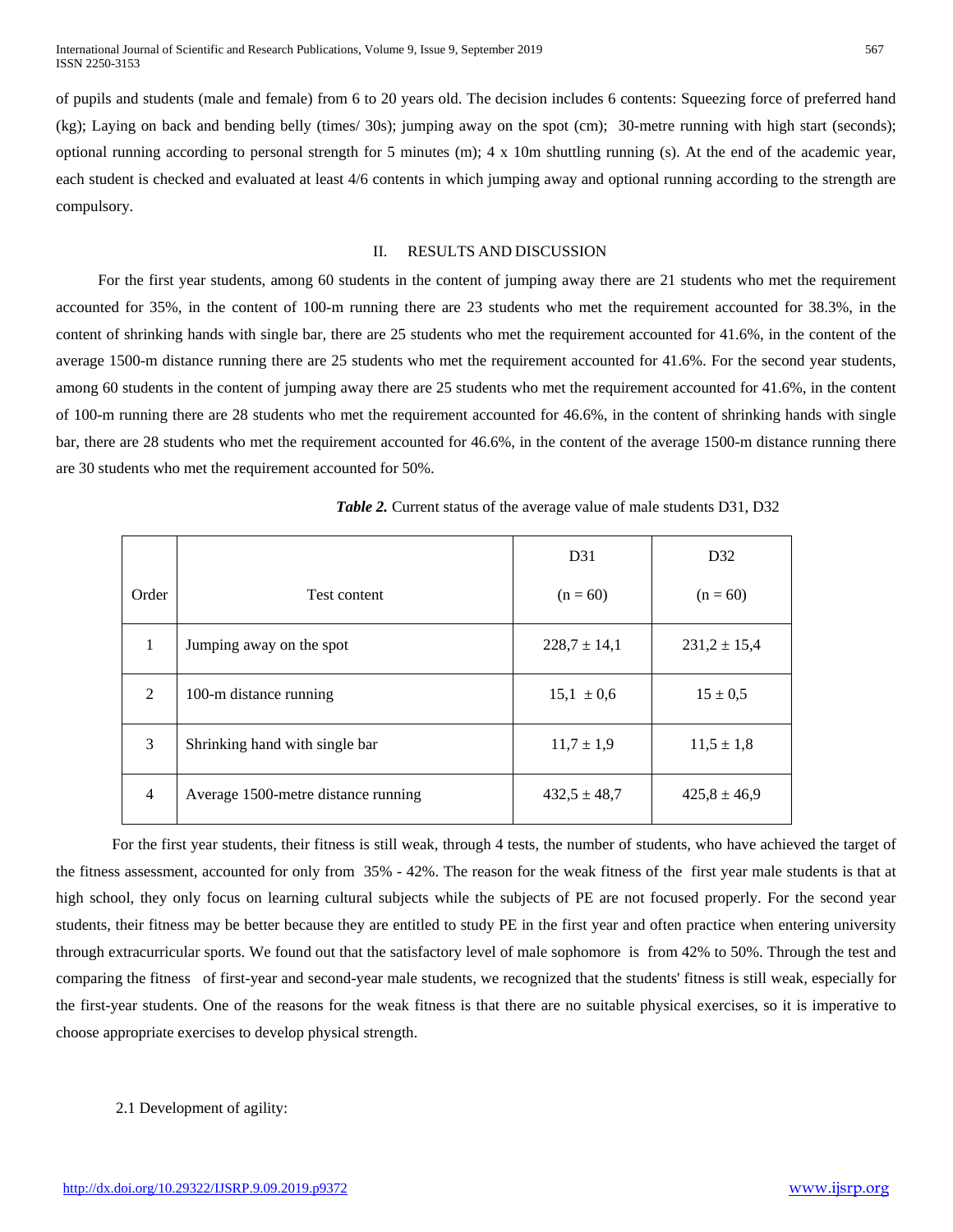In the process of developing agility, the movement is necessary to improve the functional abilities of the body, so these abilities determine the speed characteristics for the advocacy activities subject to the sports specialization aspect, then preparing stamina of students is slower.

In practice, it is found out that agility is often expressed in synthetic way. For example, the short distance run depends on the advocacy reaction time , the single movement speed (rear pedalling, thigh shifting) and step frequency. In the movements with complex coordination , speed not only depends on agility, but also is impacted by many other factors. For example: Run raising thighs, 30-m distance running high speed, 30-metre distance running at convertible speed with fast 30-m running - slow 30-m running...



*Figure 1.* Run raising thighs

2.2 Developing strength:

Strength training is to stimulate the positivity of substances, organ systems and the whole body.

Thanks to the strength, human movement coordination ability can be perfected. The developed strength is the basis for forming other physical qualities. The common task in many years of the strength training process is to develop comprehensively and ensure the ability to promote strength in different advocacy forms of operation and movement. For example: Jumping up like a toad's jumping, continuous jumping on sandpit, laying on belly pushing body up and down, jumping away on the spot...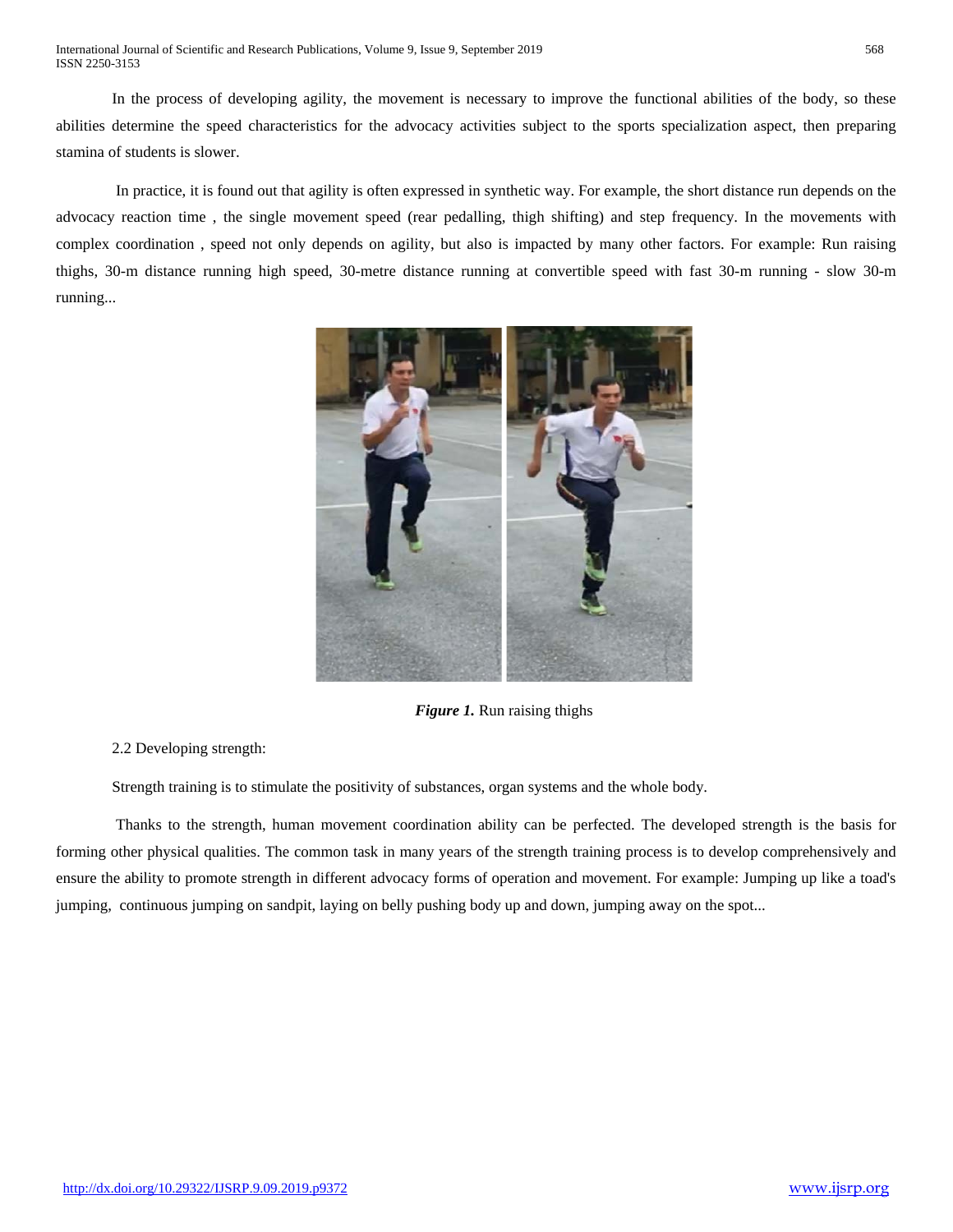

*Figure 2*. Jumping up like a toad's jumping



*Figure 3.* Continuous jumping on sandpit



*Figure 4*. Laying on belly pushing body up and down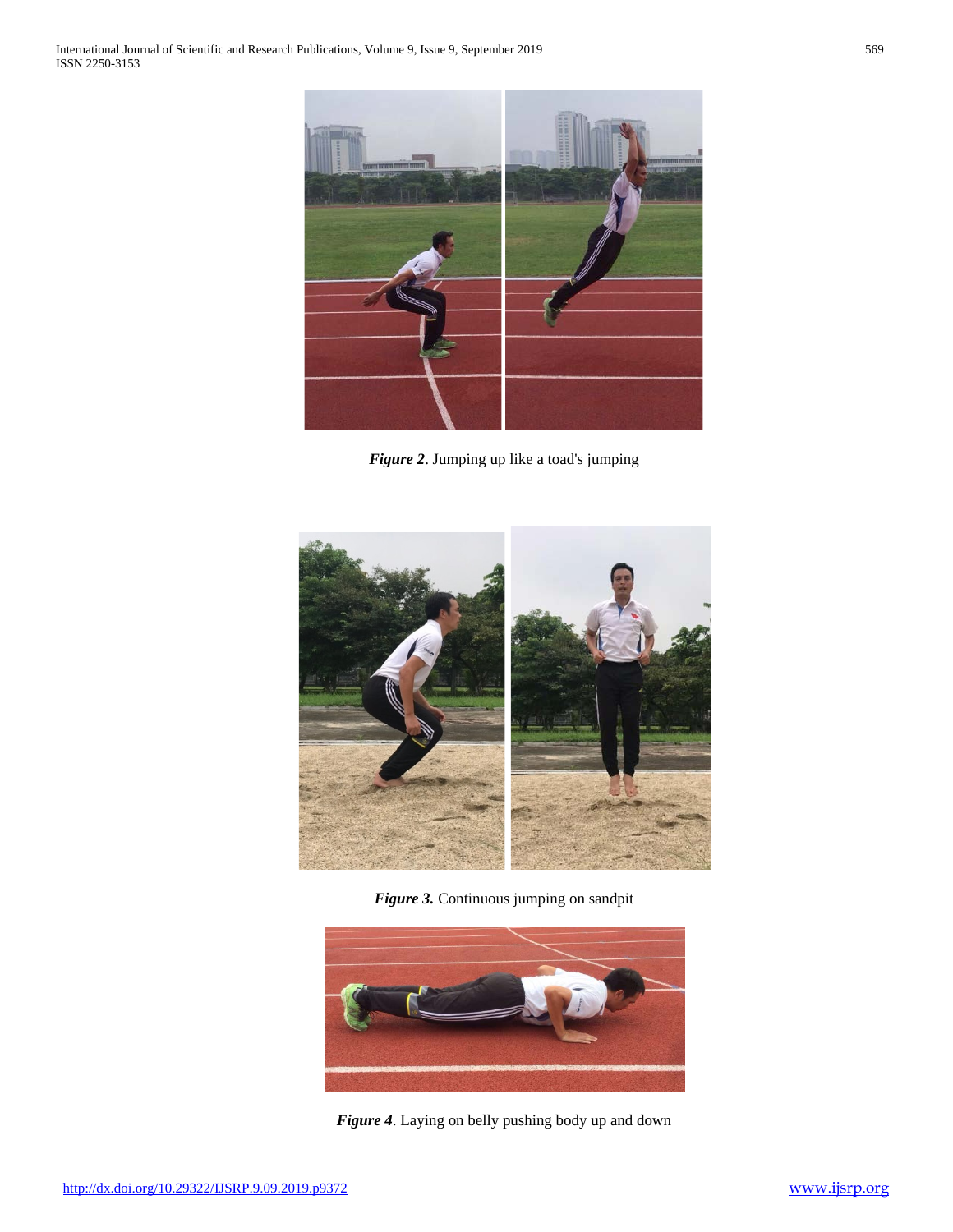2.3 Supple strength development:

Strength is an important physical quality to develop a comprehensive fitness for students. The main measure/ solution to develop students' strength is to run with exertion for a long time. This exercise is intended to improve the working ability of the body organ systems to ensure to have endurance in learning and working.

Improving the strength is actually a process that makes the body adapt gradually to a more and more increasing amount of movement. This on the one hand requires the practitioner to have a patient will, to endure the feelings of fatigue, sometimes very hard and boring feelings due to the monotony of the exercise. On the other hand, it requires a gradual and continuous accumulation of adaptation for many years. The impulsive intentions, coercion, and burning of the stage not only bring about no results but also harm the practitioner.



*Figure 5*. 800-metre distance running

2.4 Skilful quality (ability of advocacy coordination)

Educating skilful ability for students has a lot of exercises namely jumping, balancing, throwing, catching, high coordination exercises. In addition, there are also exercises performed in complex conditions (running overcoming obstacles) the ball subjects and fitness subjects are effective means for developing skilful ability.

The main method to develop advocacy coordination skills is: Doing regularly physical exercises with the changes in texture, difficulty levels, speed, rhythm of exercises, training the ability to feel space and time. Diversifying the ways of performing movement when changing external conditions and changing the way of receiving information.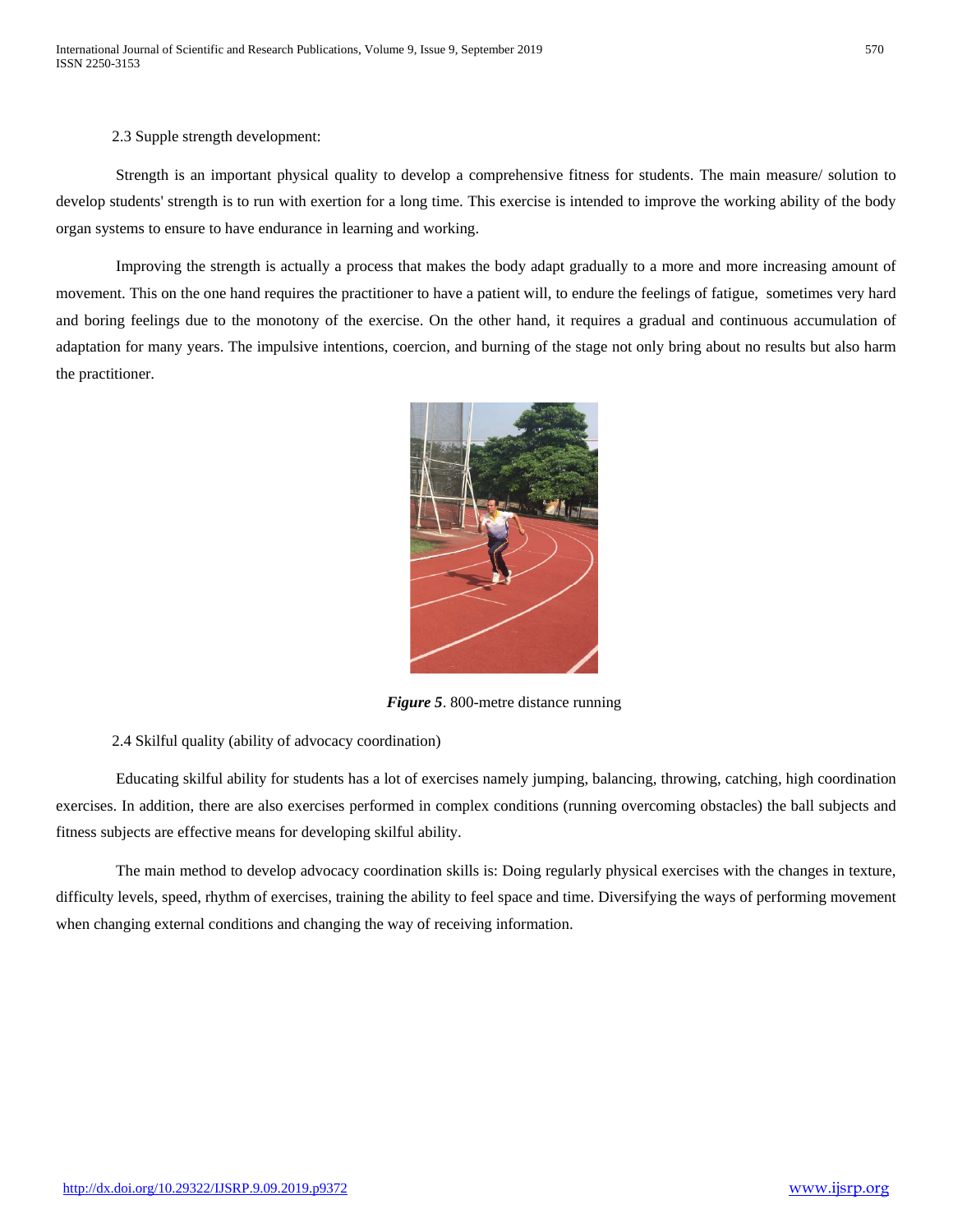

*Figure 6.* Run through the pile

2.5 Flexible quality.

Flexible capacity is one of the prerequisites for athletes to achieve high achievements in the intensive sports. Flexibility is the ability to perform movements with large amplitude, and maximum amplitude of movement is a measure of flexibility. The main method for developing flexible capacities is to stretch muscles and ligaments. For example: Bending deeply body from a high platform, sitting stretching straight legs towards 2 sides with deeper bent body, Standing putting a leg on the high podium, bending over body maximally



*Figure 7.* Bending deeply body from a high platform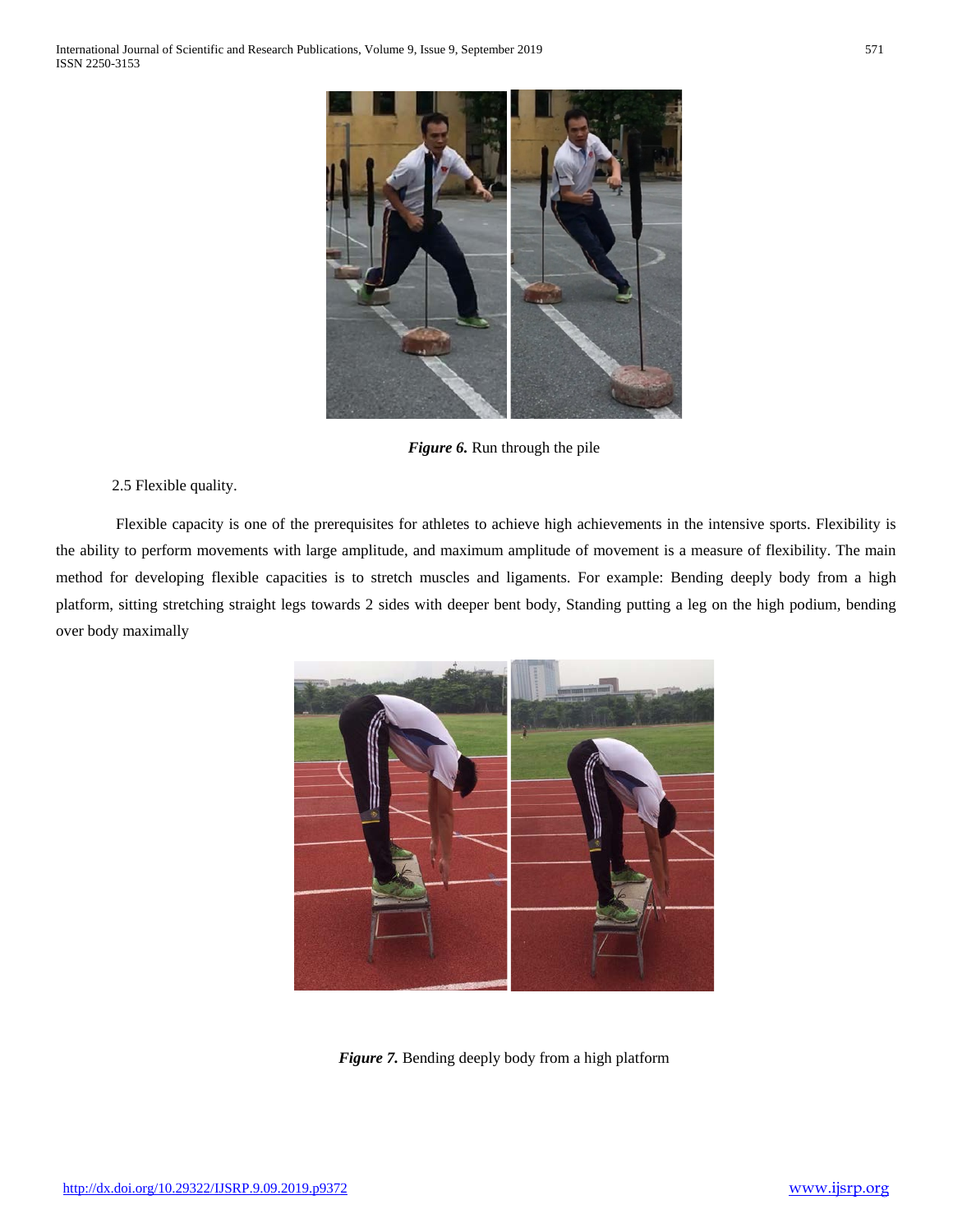

*Figure 8*. Sitting stretching straight legs towards 2 sides with deeper bent body



*Figure 9.* Standing putting a leg on the high podium, bending over body maximally

## III. CONCLUSION

 Through the research, the thesis has selected a number of solutions/ measures to develop the qualities aiming at developing physical strength for the first year male students of the UOF under 5 groups of subjects: Group of agility development exercises; group of strength development exercises; group of endurance development exercises; group of skilful ability development exercises and group of flexible skills development exercises.

#### **REFERENCES**

- [1] Circular No : 3244 / QD-TDTT physical education programme in universities.
- [2] Nguyen Duc Thanh (2012) "Developing content and form of organizing extracurricular sports activities of students in some universities in Ho Chi Minh City", Doctoral thesis on education.
- [3] Circular No. 50/2009 / TT-BCA (X11) regulating the management and education of students of Academy, University, College and People's Police Intermediate.
- [4] Pham Ngoc Vien, Le Van Xem, Mai Van Muon, Nguyen Thanh Nu (1991), Physical education psychology, Sports Publishing House, Hanoi.
- [5] Le Van Lam, Pham Xuan Thanh School Physical Education curriculum, Nxb Sports, Hanoi 2008, p.10,24,188-200,342,347.
- [6] Luu Quang Hiep, Pham Thi Uyen (1995), Physical Education and Physical Education, Hanoi Sports and Physical Publishing House.